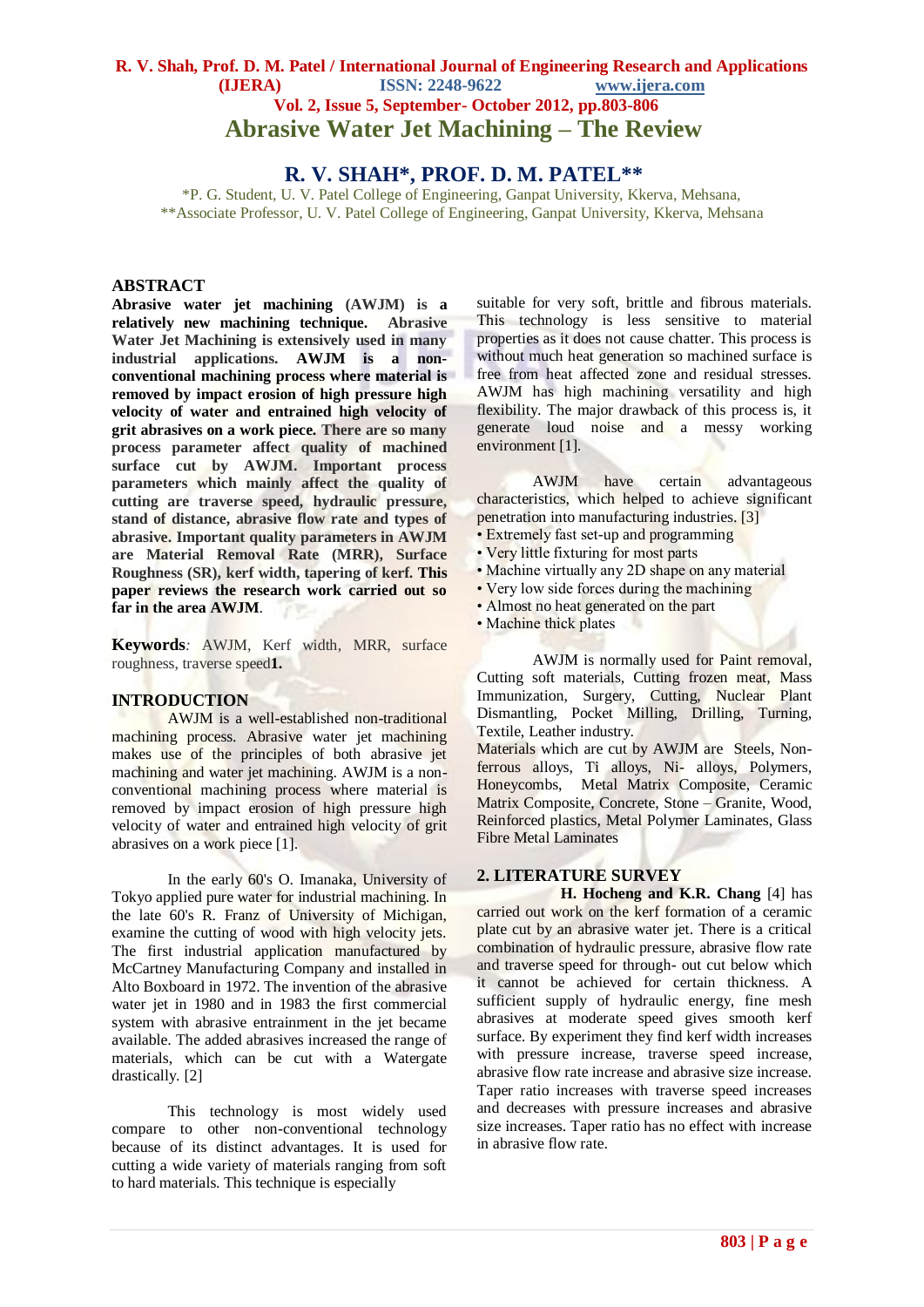# **R. V. Shah, Prof. D. M. Patel / International Journal of Engineering Research and Applications (IJERA) ISSN: 2248-9622 www.ijera.com**

 **Vol. 2, Issue 5, September- October 2012, pp.803-806**

| Cutting results        | Cutting parameters |                |                       |               |            |
|------------------------|--------------------|----------------|-----------------------|---------------|------------|
|                        | Pressure           | Traverse speed | Abrasive flow<br>rate | Abrasive size |            |
|                        |                    |                |                       |               | Kerf width |
| Taper ratio            |                    |                |                       |               |            |
| Surface roughness      |                    |                |                       |               |            |
| Material removal rate  |                    |                |                       |               |            |
| Through-cut capability |                    |                |                       |               |            |

(†) Increase; ( $\downarrow$ ) decrease; ( $\times$ ) not obvious.

Table 1: Comprehensive result of the present paper

**M.A. Azmir, A.K. Ahsan** [5**]** had done a practical for surface roughness and kerf taper ratio of glass/epoxy composite laminate machined by AWJM. They considered six process parameters of different level and use Taguchi method and ANOVA (analysis of variance) for optimization. Parameter used are abrasive types (two-level), hydraulic pressure (three-level), standoff distance (three-level), abrasive flow rate (three-level), traverse rate (threelevel) , cutting orientation (three-level). Kerf taper ratio is the ratio of top kerf width to bottom kerf width. Types of abrasives and traverse rate are insignificant for surface roughness while hydraulic pressure is most significant for that. Standoff distance, cutting orientation and abrasive mass flow rate is equally significant for surface roughness. For kerf taper ratio hydraulic pressure, abrasive mass flow rate and cutting orientation are insignificant. Types of abrasives are most significant for kerf taper ratio while Standoff distance and traverse rate are almost equally significant for that. By increasing the kinetic energy of AWJM process better quality of cut produce.

**Ahmet Hascalik, Ulas Aydas, Hakan**  Gurun [6] has carried out study on effect of traverse speed on abrasive water jet machining of Ti– 6Al–4V alloy. They perform practical by varying traverse speeds of 60, 80, 120, 150, 200, and 250 mm/min by abrasive water jet (AWJ) machining. They studied the effect of traverse speed on the profiles of machined surfaces, kerf geometries and microstructure features of the machined surfaces. The traverse speed of the jet is a significant parameter on the surface morphology. The features of different regions and widths in the cutting surface change with the change in traverse speed. They also found that kerf taper ratio and surface roughness increase with traverse speed increase in chosen condition. This is because the traverse speed of abrasive water jet allows fewer abrasives to strike on the jet target and hence generates a narrower slot. They identify three different zone in cutting surfaces of samples are (1) an initial damage region (IDR), which is cutting zone at shallow angles of attack; (2) a smooth cutting region (SCR), which is cutting zone at large angles of

attack; (3) a rough cutting region (RCR), which is the jet upward deflection zone.

**A.A. Khan, M.M. Hague** [7] analyse the performance of different abrasive materials during abrasive water jet machining of glass. They make comparative analysis of the performance of garnet, aluminium oxide and silicon carbide abrasive in abrasive water-jet machining of glass. Their hardness of the abrasives was 1350, 2100 and 2500 knoops, respectively. Hardness is an important character of the abrasives that affect the cut geometry. The depth of penetration of the jet increases with the increase in hardness of the abrasives. They compare the effect of different of abrasive on taper of cut by varying cutting parameter standoff distance, work feed rate, pressure. It is found that the garnet abrasives produced the largest taper of cut followed by aluminium oxide and silicon carbide abrasives. For all kinds of abrasives, the taper of cut increases with SOD. For all the types of abrasives used taper of cut decreases with increase in jet pressure. Taper of cut is smaller for silicon carbide abrasives followed by aluminium oxide and garnet.

**J. John Rozario Jegaraj, N. Ramesh Babu**  [8] had worked on strategy for efficient and quality cutting of materials with abrasive water jets considering the variation in orifice and focusing nozzle diameter in cutting 6063-T6 aluminium alloy. They found the effect of orifice size and focusing nozzle diameter on depth of cut, material removal rate, cutting efficiency, kerf geometry and surface roughness. The ratio of 3:1 between focusing nozzle diameter to orifice size was suggested as the best suited combination out of several combinations of focusing nozzle to orifice size in order to achieve the maximum depth of cut in cutting they suggest the ratio of 5:1 and beyond cause ineffective entrainment of abrasives in cutting head. It is noticed that with an increase in hydraulic pressure for different combinations of orifice and focusing nozzle size the

depth of cut increased. The material removed increased with an increase in the size of focusing nozzle up to 1.2 mm diameter but with further increase it is reduced. The abrasive flow rate is found to be less significant on kerf width. This study suggests maintaining the orifice size and focusing nozzle size within certain limits say 0.25–0.3 mm and 1.2 mm, respectively, for maintaining less taper on kerf. Any increase in the size of orifice and focusing nozzle is not much effect the surface quality but larger size of orifice produce a better surface finish on cut surface

**J. Wang, W.C.K. Wong** [9] had done study of abrasive water jet cutting of metallic coated sheet steels based on a statistically designed experiment. They discussed relationships between kerf characteristics and process parameters. They produce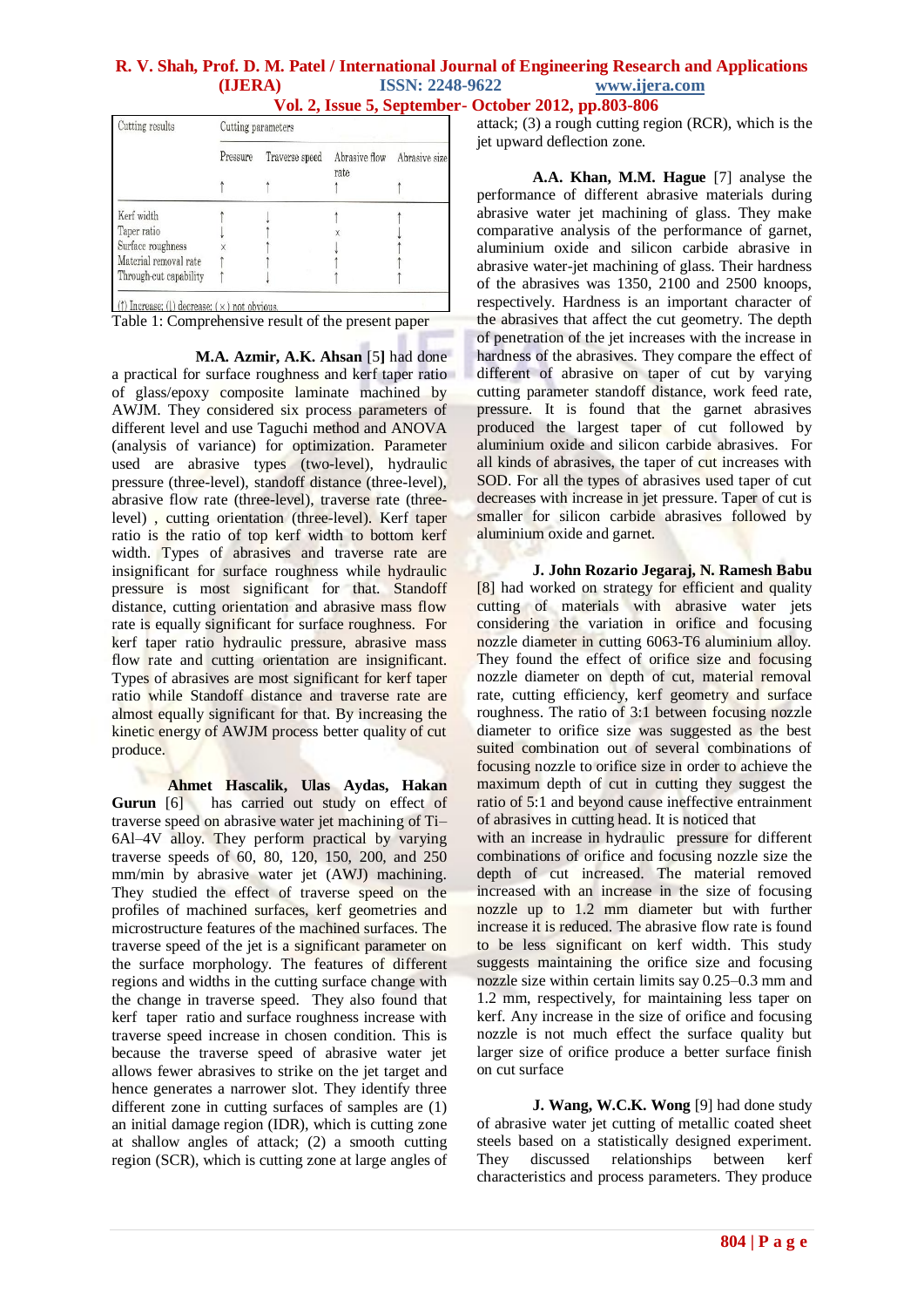# **R. V. Shah, Prof. D. M. Patel / International Journal of Engineering Research and Applications (IJERA) ISSN: 2248-9622 www.ijera.com**

### **Vol. 2, Issue 5, September- October 2012, pp.803-806**

empirical models for kerf geometry and quality for the prediction and optimization of AWJ cutting performance. They perform three-level four-factor full factorial designed experiment. Process parameter used are water jet pressure, traverse speed, abrasive flow rate and standoff distance. The top and bottom kerf widths increase as the water pressure increase. The top and bottom kerf widths increase as the standoff distance increase but the rate of increase for the bottom kerf width is smaller. The traverse speed produces a negative effect on both the top and bottom kerf widths but the kerf taper increase as the traverse speed increase. The surface roughness decreases with an increase in the abrasive flow rate. They show the burr height steadily decreases with a decrease in the traverse speed.

|                    | Water pressure  | Standoff distance | Abrasive flow rate | Traverse speed |
|--------------------|-----------------|-------------------|--------------------|----------------|
| Kerf width         | increase        | increase          | not significant    | decrease       |
| Kerf taper         | not significant | increase          | not significant    | increase       |
| Surface roughness  | with a minimum  | increase          | decrease           | increase       |
| <b>Burr</b> height | decrease        | increase          | not significant    | increase       |

Table 2: Kerf characteristics in terms of process parameters

**Mahabalesh Palleda** [10] investigated the effects of the different chemical environments like acetone, phosphoric acid and polymer (polyacrylamide) in the ratio of 30% with 70% of water and stand off distance on the taper angles and material removal rates of drilled holes in the abrasive water jet machining process. Material removal is highest when slurry added with polymer compare to three slurries. MRR increase with increase of stand off distance because momentum of impacting abrasive particles on the work surface creating craters of more depth. Taper holes of drilled holes reduce as the stand off distance increase. Taper holes observed less in case of phosphoric acid combination with slurry than the plain water slurry and the slurry with acetone combination. Taper observed in case of polymer is almost nil. The material removal rate is increasing with increase of chemical concentration of acetone and phosphoric acid in the slurry up to a certain level and then reducing. In case of polymer with the slurry in material removal increases continuously. the taper of the hole is less in phosphoric acid combination compare to acetone combination. In polymer combination taper of the hole is very less or almost nil.

**P K Ray and Dr A K Paul** [11] had investigated that the MRR increases with increase of air pressure, grain size and with increase in nozzle diameter. MRR increases with increase in stand off distance (SOD) at a particular pressure. They found after work that initially MRR increases and then it is almost constant for small range and after that MRR

decreased as SOD increases. They introduced a material removal factor (MRF). MRF is a nondimensional parameter and it gives the weight of material removed per gram of abrasive particles. MRF decreases with increase in pressure that means the quantity of material removed per gram of abrasives at a lower pressure is higher than the quantity of material removed per gram of abrasives at a higher pressure. This is happened because at higher air pressure more number of abrasive particles are carried through the nozzle so more number of inter particle collisions and hence more loss of energy.









### **3. SUMMARY**

So many investigations had done on AWJM process. MRR or production is improved by improving the traverse speed but major problem with increasing traverse speed is that surface roughness and kerf quality are decreased. Types of abrasive and abrasive flow rate are also affect the MRR. By increasing abrasive flow rate MRR is increased but it decrease the surface roughness.

#### **4. CONCLUSION**

Quality of cutting surface in AWJM is depending on so many process parameters. Process parameter which affect less or more on quality of